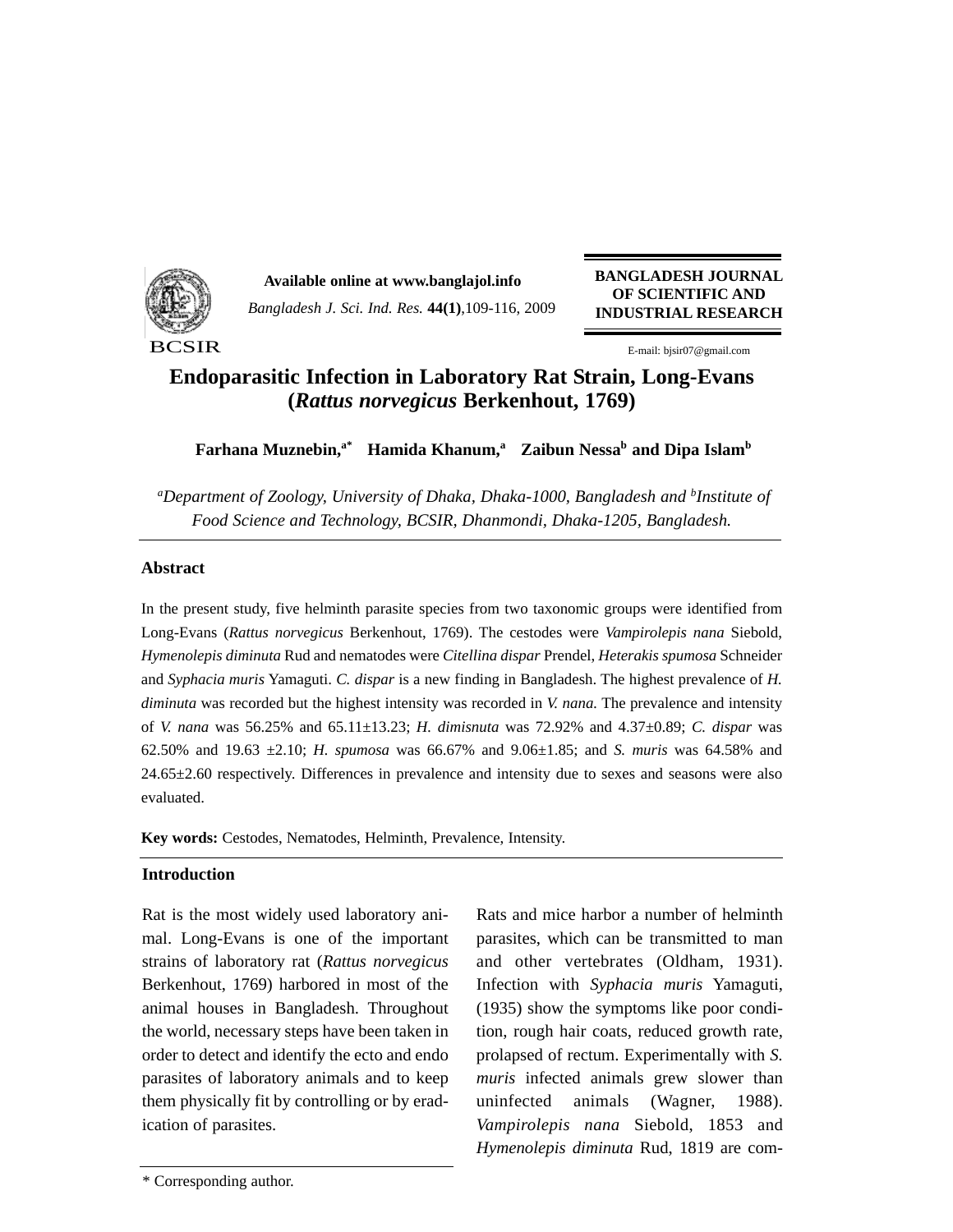# 110 Endoparasitic Infection in Laboratory Rat Strain, 44(1) 2009

monly found in rats and mice and potentially transmissible to man (Jawdat and Mahmoud, 1980). Spindler (1930) recovered *V. nana* in 3.6% of 2152 people examined from South-West Virginia. Senekiji *et al.* (1940) recorded the incidence of *V. nana* was 2.1% of 1000 people examined in Iraq and Salem *et al.* (1968) reported 42.4% of 204 young people from Mosul area of Iraq.

In Bangladesh, very few studies have been carried out on identification of the parasites and worm burden of rats and mice. These include the work of Huq (1969), Shaha (1974), Bhuiyan *et al.* (1996), Alam *et al.* (2003) and; Khanum and Arefin (2003). The present work was undertaken to identify prevalence and intensity of the helminth parasites of the Long-Evans.

## **Materials and Methods**

During the study period from April 2007 to March 2008, a total of 48 Long-Evans were collected weekly and monthly basis from Animal Research Section of the Institute of Food Science and Technology (IFST) of Bangladesh Council of Scientific and Industrial Research (BCSIR), Dhaka. The hosts were reared in cages and special type of food and water were supplied. Food materials which supplied for the rearing of Long-Evans were Rice polish, Wheat bran, Maize, Protein, Soybean pulses, Coarse flour, Salt, Soybean oil (Tir), G. S. Vitamin, Treacle etc.

After measuring the length and weight of the studied rats, the parasites were collected. In order to collect the parasites the intact digestive organs were removed carefully from the body and brought from the animal house to the parasitology laboratory of the Department of Zoology, University of Dhaka.

The cestodes were dipped quickly in a dishof hot fixation (AFA) when the scolices were in extended condition. Heavily coiled cestodes were fixed under the pressure of glass slides by the fixatives running beneath them. After 10 minutes, cestodes were preserved in 3% formalin or 70% ethyl alcohol in vials. Nematodes were fixed in 70% alcohol or glacial acetic acid, the latter was used only for comparatively larger nematodes (10-20 mm). For identification, the worms were dehydrated in an ethanol series (70%-100% Gl) and the helminths were cleared in lactophenol, stained in borax carmine and mounted in DPX (Cable 1963). They were identified following the key given by Yamaguti (1959 and 1961).

#### **Results and Discussion**

A total of 3554 helminth parasites were collected from 48 hosts, Long-Evans. Mean length of rats was 37.6 cm (from snout to tail) and mean weight was 270.5 gm. A total of 5 helminth parasite species were identified from two taxonomic groups. They were cestodes (*Vampirolepis nana* Siebold, 1853 and *Hymenolepis diminuta* Rud, 1819) and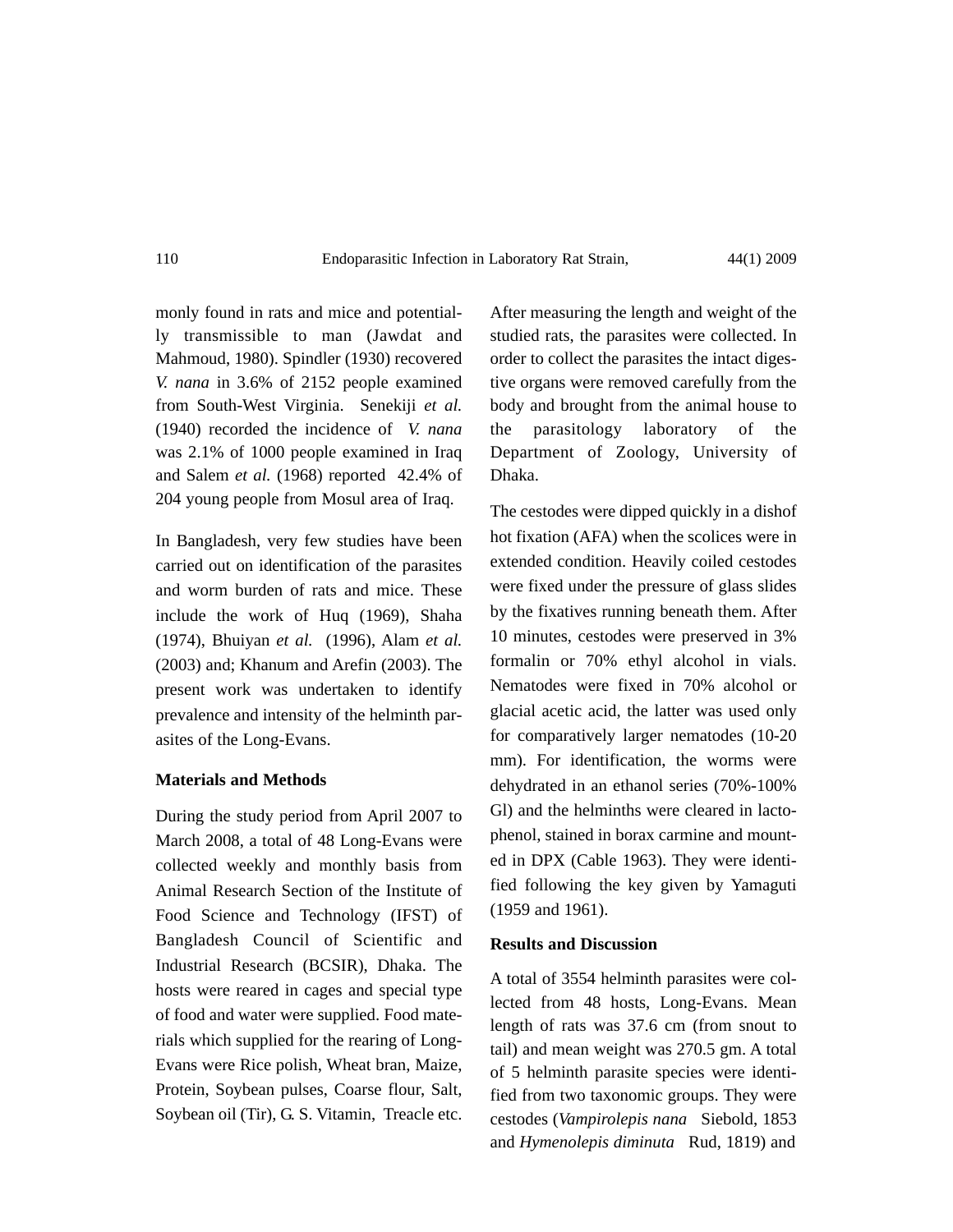





a. Scolex of *Vampirolepis nana* (40 x 10) b. Scolex of *Hymenolepis diminuta* (40 x 10)



c. Ant. Part of *Heterakis spumosa* (40 x 10) d. Ant. part of *Syphacia muriss* (40 x 10)



e. Ant. Part of Citellina dispar (40 x 10) **Fig. 1.Whole mount photographs of the parts of the parasites studied.**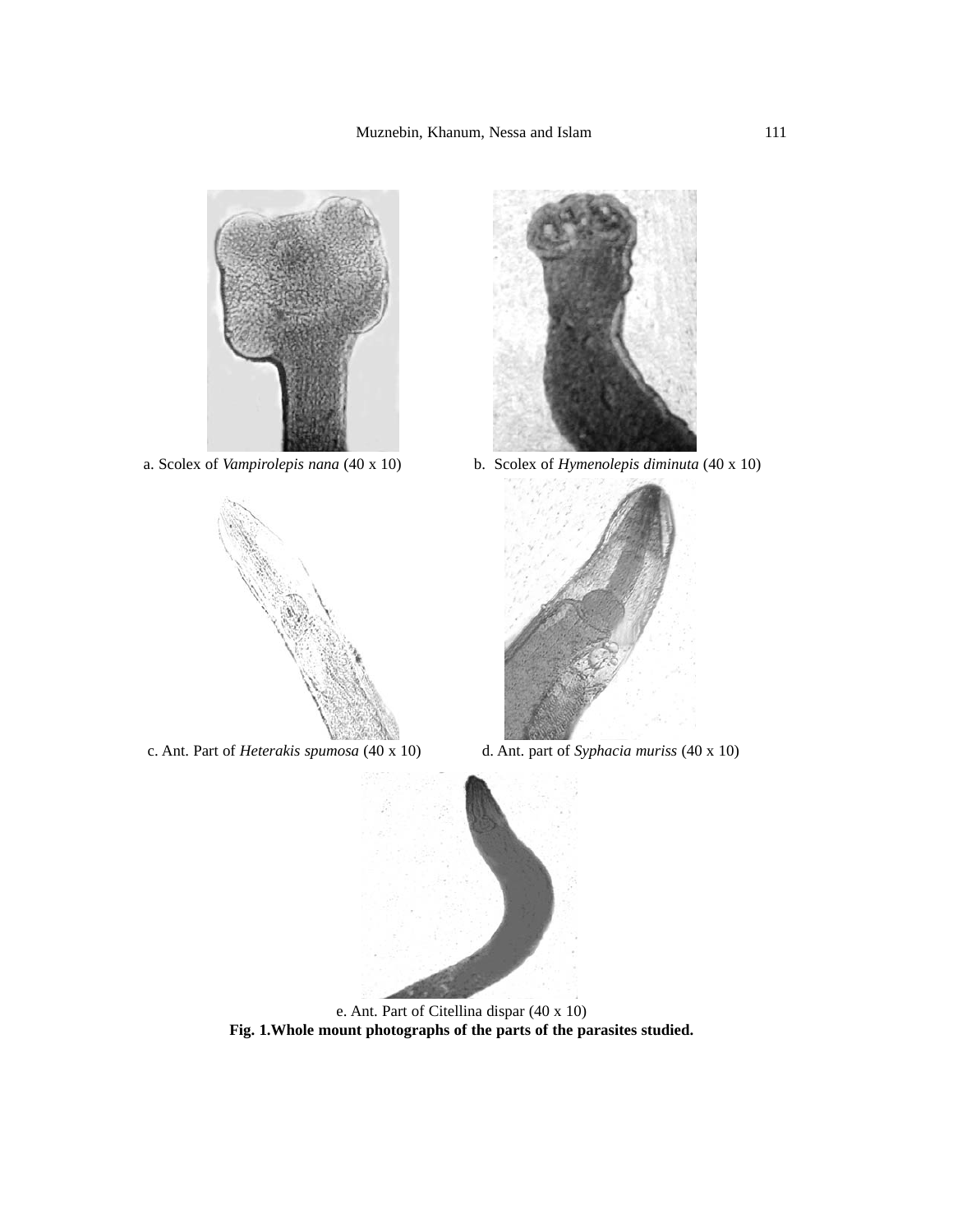nematodes (*Citellina dispar* Prendel, 1928, Heterakis *spumosa* Schneider, 1966 and *Syphacia muris* Yamaguti, 1935) (Figs. 1. ae). *C. dispar* is a new finding, first time reported in Bangladesh.

The prevalence and intensity of each species of helminth parasites were varied greatly from one another. The highest prevalence (72.92%) was found in *H. diminuta* and lowest prevalence (56.25%) was found in *V. nana.* The prevalence of *C. dispar* was 62.50%, *H. spumosa* was 66.67% and *S.*

*muris* was 64.58%. On the other hand, *V. nana* showed the highest intensity (65.11  $\pm$ 13.23) followed by *S. muris* (24.65  $\pm$ 2.60), *C. dispar* (19.63 ±2.10), *H. spumosa* (9.06±1.85) and the lowest was in *H. diminuta* ((4.37±0.89) (Table I).

The prevalence of each species of helminths in male and female were slightly varied but intensity was varied greatly (statistically insignificant) (Table I). The prevalence of *V. nana* was higher in male (58.33%), while, prevalence of *H. diminuta* was higher in

| Parasite             | <b>Sex</b>            | No. of host<br>infected<br>$(n=12 \alpha; n=12 \varphi)$ | Prevalence<br>(% ) | Total No.<br>of worms<br>collected | Intensity<br>$(\text{mean} \pm \text{SD})$ |
|----------------------|-----------------------|----------------------------------------------------------|--------------------|------------------------------------|--------------------------------------------|
| Vampirolepis nana    | $\mathsf{O}^\star$    | 14                                                       | 58.33              | 1245                               | $88.93 \pm 23.26$                          |
|                      | $\frac{0}{x}$         | 13                                                       | 54.17              | 513                                | $39.46 \pm 7.10$                           |
|                      | Total                 | 27                                                       | 56.25              | 1758                               | $65.11 \pm 13.23$                          |
| Hymenolepis diminuta | $\mathsf{O}^\star$    | 16                                                       | 66.67              | 44                                 | $2.75 \pm 0.055$                           |
|                      | $\mathsf{Q}$          | 19                                                       | 79.17              | 109                                | $5.74 \pm 1.52$                            |
|                      | Total                 | 35                                                       | 72.92              | 153                                | $4.37 \pm 0.89$                            |
| Citellina dispar     | $\alpha^{\mathsf{x}}$ | 16                                                       | 66.67              | 271                                | $16.94 \pm 1.97$                           |
|                      | $\Omega$              | 14                                                       | 58.33              | 318                                | $22.71 \pm 3.81$                           |
|                      | Total                 | 30                                                       | 62.50              | 589                                | $19.63 \pm 2.10$                           |
| Heterakis spumosa    | $\mathsf{O}^\star$    | 16                                                       | 66.67              | 162                                | $10.13 \pm 2.77$                           |
|                      | $\overline{Q}$        | 16                                                       | 66.67              | 128                                | $8.00 \pm 2.52$                            |
|                      | Total                 | 32                                                       | 66.67              | 290                                | $9.06 \pm 1.85$                            |
| Syphacia muris       | $\mathsf{O}^\star$    | 16                                                       | 66.67              | 346                                | $21.62 \pm 2.68$                           |
|                      | $\overline{Q}$        | 15                                                       | 62.50              | 418                                | $27.87 \pm 4.50$                           |
|                      | Total                 | 31                                                       | 64.58              | 764                                | $24.65 \pm 2.60$                           |

| Table I. Prevalence and intensity of helminth parasites in Long-Evans |  |  |
|-----------------------------------------------------------------------|--|--|
|                                                                       |  |  |

t=0.49(8df) for No. of hosts and t=0.51(8df) on intensity among male and female; both showing insignificant statistically.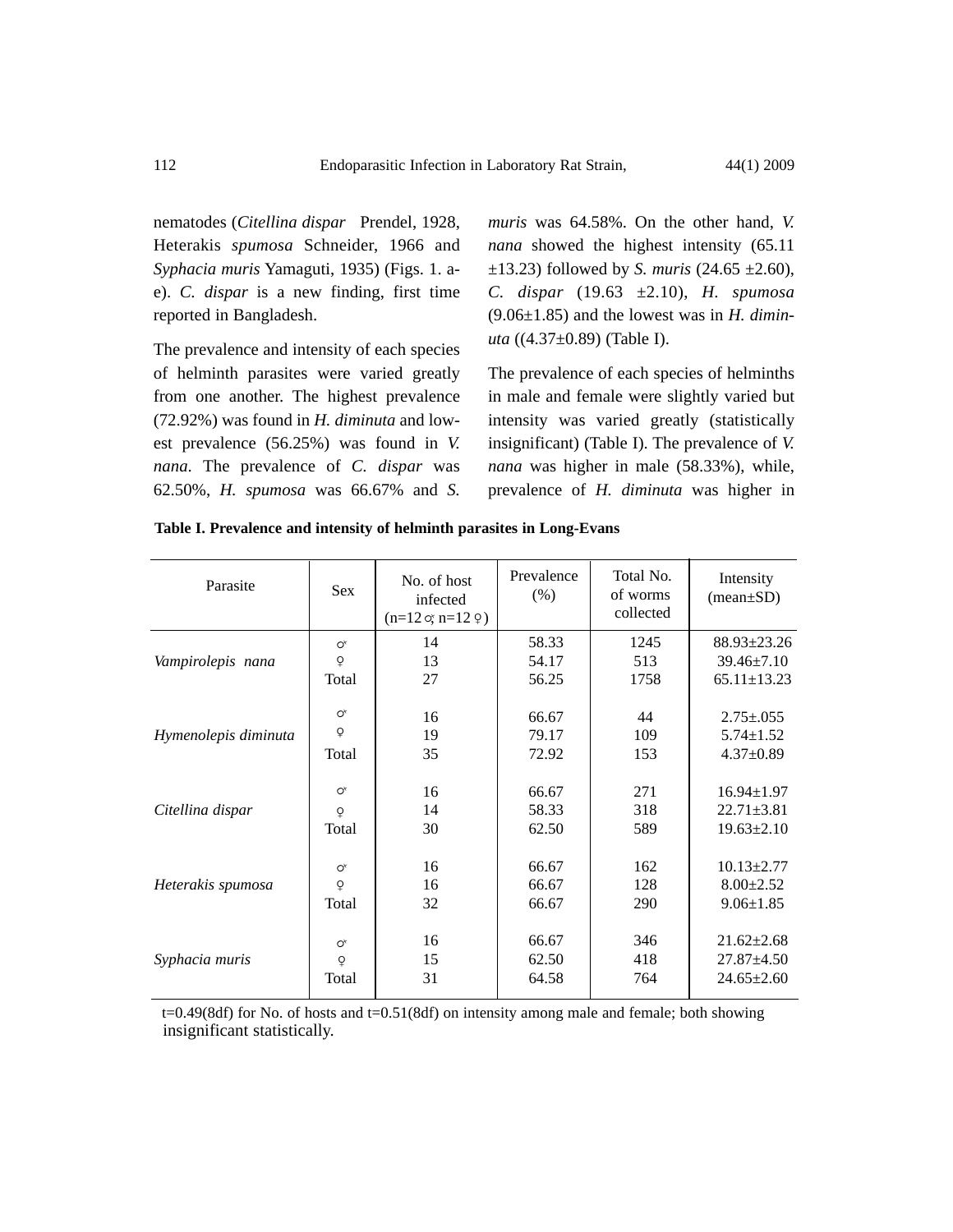|                                                                                                       |                       | Summer        |                            |                    | Autumn                  |                                    |                    | Winter                         |                           |                   | Spring                         |                   |
|-------------------------------------------------------------------------------------------------------|-----------------------|---------------|----------------------------|--------------------|-------------------------|------------------------------------|--------------------|--------------------------------|---------------------------|-------------------|--------------------------------|-------------------|
| Parasite                                                                                              |                       | (June-August) |                            |                    | (September-November)    |                                    |                    | (December-February)            |                           |                   | (March-May)                    |                   |
|                                                                                                       | Infected PV<br>No. of | (%)           | per hosts<br>LTS           | Infected<br>No. of | $\mathsf{P} \mathsf{V}$ | per hosts<br>$\overline{\text{L}}$ | Infected<br>No. of | (%)<br>$\mathsf{P} \mathsf{V}$ | per hosts Infected<br>ITS | No. of            | (%)<br>$\mathsf{P}^\mathsf{V}$ | per hosts<br>LTS  |
|                                                                                                       | hosts<br>$(n=12)$     |               | $(\underline{ {\rm dS} })$ | $(n=12)$<br>hosts  | (%)                     | (151)                              | hosts<br>$(n=12)$  |                                | (124)                     | $(n=12)$<br>hosts |                                | (4SD)             |
| Vampirolepis nana                                                                                     | $\circ$               | 75.00         | 72.00<br>(10.66)           | 7                  | 58.33                   | 25.00<br>(5.88)                    | $\mathcal{C}$      | 16.67                          | 2.50<br>(0.50)            | Ó                 | 75.00                          | (33.45)<br>103.33 |
| Hymenolepis diminuta                                                                                  | $\overline{2}$        | 100.00        | 5.83<br>(1.17)             | $\overline{C}$     | 100.00                  | $2.17$<br>$(0.44)$                 | $\mathcal{C}$      | 16.67                          | (0.50)<br>1.50            | ᢒ                 | 75.00                          | 6.00<br>(2.92)    |
| Citellina dispar                                                                                      | $\equiv$              | 91.67         | 23.64<br>(4.28)            | $\circ$            | 50.00                   | 11.50<br>(3.53)                    | $\overline{c}$     | 00.00                          | 21.33<br>(2.10)           |                   | 8.33                           | 4.00<br>(0.00)    |
| Heterakis spumosa                                                                                     | $\overline{c}$        | 100.00        | 11.17<br>(3.23)            | $\overline{2}$     | 100.00                  | (1.44)<br>6.00                     | 0                  | $\circ$                        | 0                         | ∞                 | 66.67                          | 10.50<br>(5.30)   |
| Syphacia muris                                                                                        | $\equiv$              | 91.67         | 30.91<br>(5.38)            | $\circ$            | 50.00                   | 20.50<br>(5.82)                    | $\overline{5}$     | 100.00                         | 24.58<br>(2.14)           | $\mathcal{C}$     | 16.67                          | 1.00<br>3.00      |
| Anova showing insignificant value of intensity among seasons $(F=2.92)$ and within species $(F=0.87)$ |                       |               |                            |                    |                         |                                    |                    |                                |                           |                   |                                |                   |

Table II. Prevalence (PV) and intensity (ITS) of helminth parasites in Long-Evans in different seasons. **Table II. Prevalence (PV) and intensity (ITS) of helminth parasites in Long-Evans in different seasons.**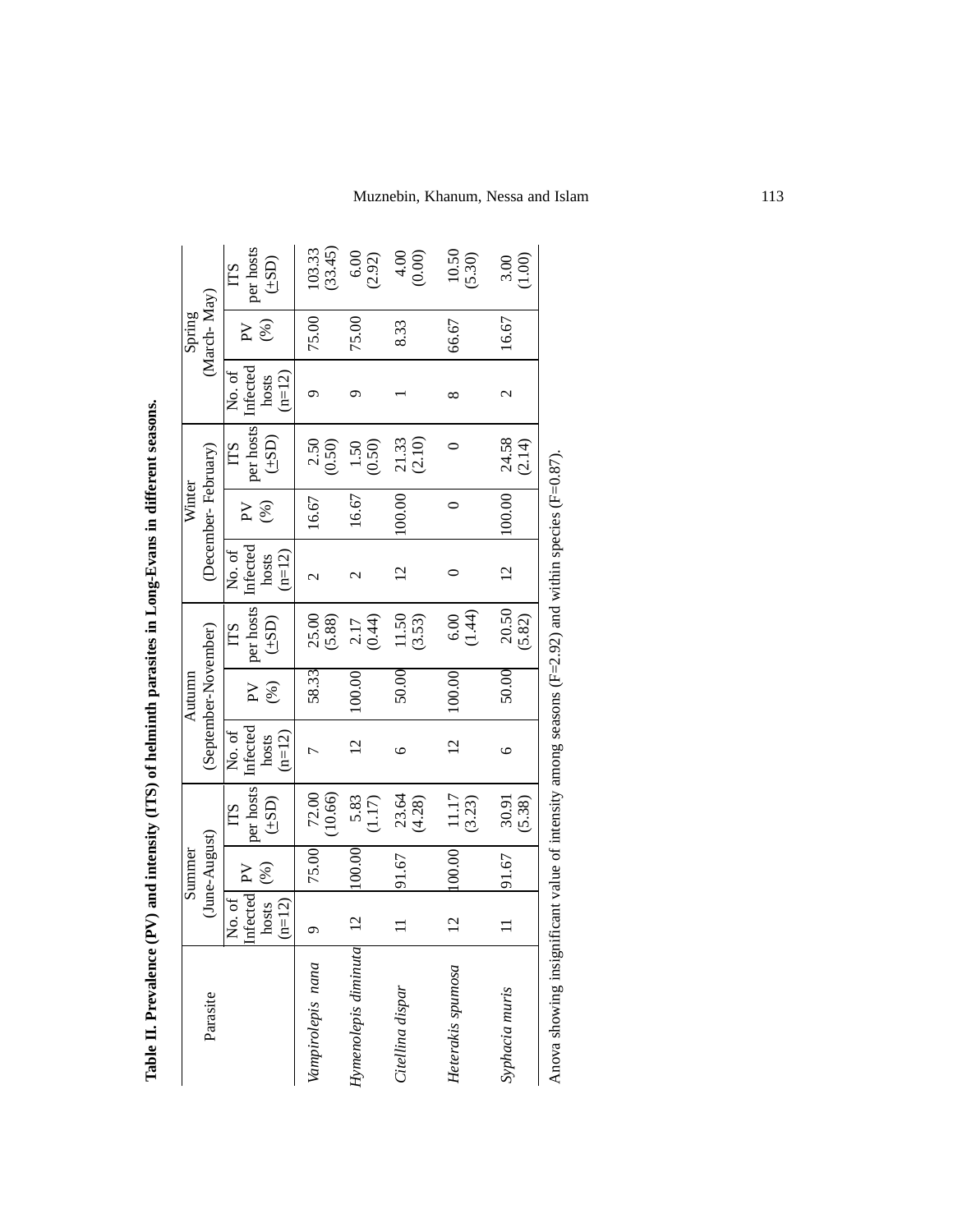female (79.17%). The prevalence of *C. dispar* was higher in male (66.67%), while, equal prevalence (66.67%) of *H. spumosa* was found both in male and female. In case of *S. muris,* the prevalence was slightly higher (66.67%) in male than in female (62.50%). Comparatively higher intensity of *V. nana* and *H. spumosa* was found in male Long-Evans, while, higher intensity of *H. diminuta, C. dispar* and *S. muris* were recorded in female.

The prevalence of *V. nana* was highest (75%) in summer and spring season but was lowest (16.67%) in winter season and comparatively higher (58.33%) in autumn. Prevalence of *H. diminuta* was found highest (100%) in both summer and autumn but lowest (16.67%) in winter and comparatively higher (75%) in spring. The highest (100%) prevalence of *C. dispar* was recorded in winter season and the lowest (8.33%) was recorded in spring season but higher (91.67%) in summer season and lower (50%) in autumn season. *H. spumosa* was totally absent in winter season but highest (100%) prevalence was found in both summer and autumn. The prevalence of *S. muris* was higher (91.67%) in summer season and was lowest (16.67%) in spring season (Table II).

In case of *C. dispar, H. spumosa* and *S. muris,* highest intensity (23.64±4.28, 11.17±3.23 and 30.91±5.38) were recorded in summer, whereas, in case of *V. nana* and *H. diminuta,* highest intensity (103.33±33.45 and  $6\pm2.92$ ) was observed in spring (Table II).

Ash (1962) reported that the highest prevalence of *V. nana* infection was 50% in *Rattus spp.* Cheng and Xinmei (1990) reported that the prevalence of infection was 21.4% of laboratory mice in China. According to Spatafora and Platt (1982), the intensity of *V. nana* was 47±63.6 on *R. norvegicus* from Maymont Park, Virginia. In the present investigation, the prevalence and intensity of *V. nana* were comparatively higher in male (58.33% and 88.93±23.26) than female (54.17% and 39.46±7.10). Alam *et al.* (2003) reported that the higher prevalence and intensity of *V. nana* were found in male.

In the present observation, the prevalence and intensity of infestation of *H. diminuta* was 72.92% and 4.37±0.89 in the Long-Evans. They were higher in female (79.17% and 5.74±1.52) than male (66.67% and 2.75±0.55). Alam *et al.* (2003) reported that the prevalence and intensity of the same species was  $87.5\%$  and  $10.9 \pm 4.31$ ). He also reported that the prevalence and intensity of *Hymenolepis diminuta* was higher in male (91.67% and 11.64±5.78) than male (83.33% and  $10.1 \pm 1.66$ ).

The prevalence of *H. diminuta* was found highest (100%) in both summer and autumn season and highest intensity  $(6\pm2.92)$  was found in spring season. Abu-Madi *et al.* (2001) studied the infections of urban brown rat (*R. norvegicus*) population in Qatar and they found the prevalence of *H. diminuta* was increasing with host age but not in relation to host sex or season. They also found that in the winter, prevalence and abundance were similar in both host age and sex groups, but in the summer both parameters of infestation were markedly higher among juveniles compared to adults.

In the present observation, prevalence of *H. spumosa* was 66.67% in Long-Evans. The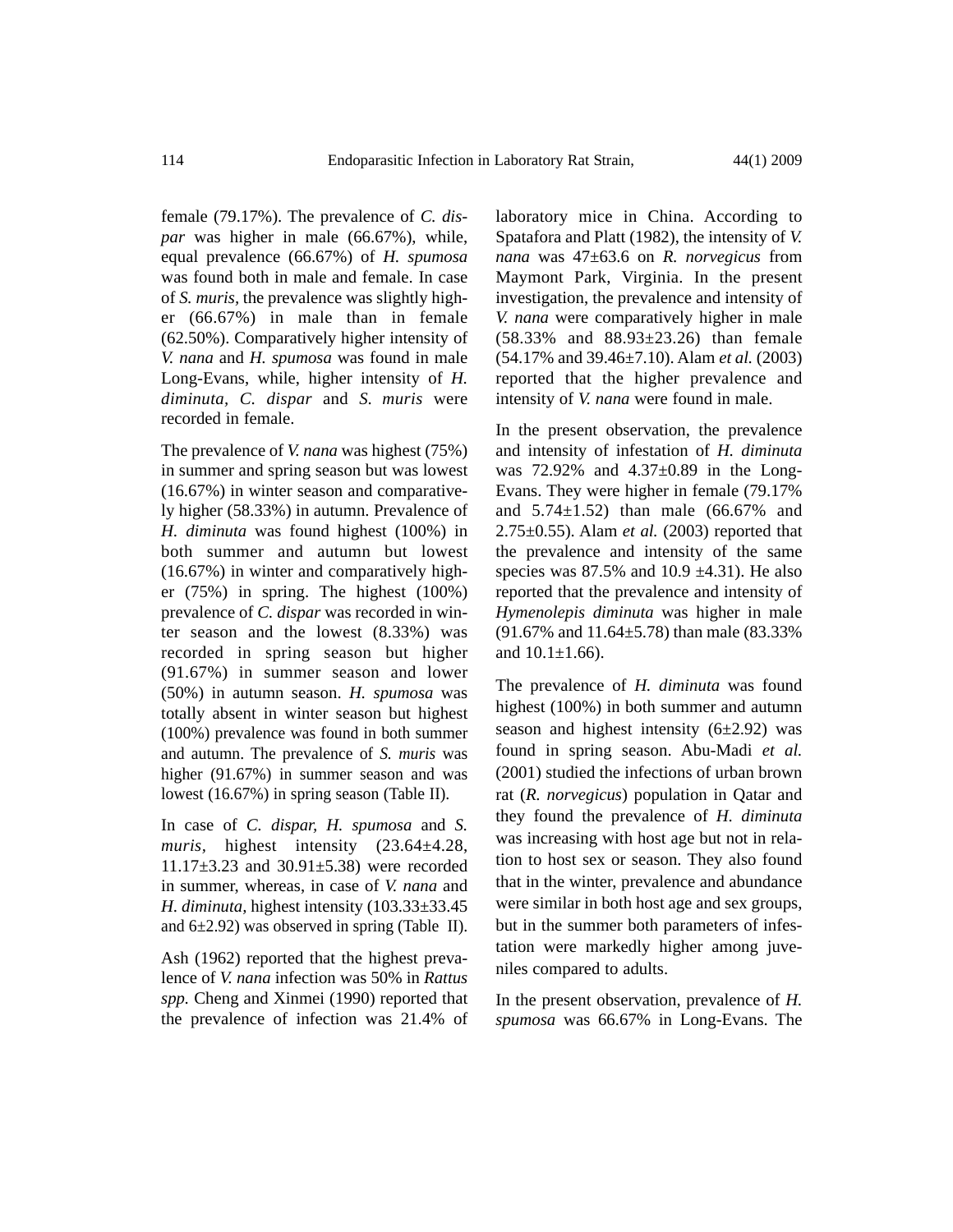prevalence of *Heterakis spumosa* was same in male and female. Spatafora and Platt (1982) found higher prevalence of *H. spumosa* (85.2%) in *R. norvegicus.* Huq *et al.* (1985) reported 45.64% prevalence from rats, mice and moles. Khanum and Arefin (2003) reported *H. spumosa* (54.17%) from laboratory mice. Difference in prevalence of infection with other workers may be due to the different ecological habitat of the hosts collected.

The prevalence and intensity of *S. muris* in Long-Evans were 64.58% and 24.65±2.60. The prevalence was comparatively higher in male (66.67%) and the intensity was comparatively higher in female (27.87±4.50). Alam *et al.* (2003) reported that prevalence and intensity of *S. muris* in Long-Evans were 70.83% and 29.06 ±0.29. Jueco and Zabala (1990) observed the prevalence of *S. muris* in laboratory and wild rats and showed that *S. muris* may accidentally infect human beings through contamination of food with faeces of infected murine hosts. Pinto *et al.* (2001) recorded the burden of *S. muris* in three different strains of *R. norvegicus* named Wister, Low M/2 and AM/2/Torr in Brazil. They found that the mean number of *S. muris* per host were 130.9, 269.4 and 434.4 respectively.

Intensity among four seasons and among species of helminths were found statistically insignificant (F=2.92 among season and F=0.87 within season).

### **Conclusion**

The present investigation proved that laboratory rats Long-Evans are infected with various types of parasites instead of their suitable hygienic environmental conditions and proper feeding habit. Probably the reasons

for their high prevalence of helminth parasites infestations are: quality of food, nonsterilized water and food supply, over crowding, inadequate ventilation and improper handling by lab-attendant. Such an infected specimen causes zoonotic disease and also remains completely unfit for use in any kind of scientific work. But, throughout the world Long-Evans are widely used for experimental works. The results of the present study emphasized that the living condition of the animal house belonging to the IFST of BCSIR should be improved.

## **Acknowledgement**

The authors wish to offer thanks to Dr. M. Formuzul Haque, Ex. Director, IFST, BCSIR, Dhaka for providing laboratory facilities during the research work. The authors are grateful to M. Abdur Razzak, Senior Laboratory Attendant, Animal House Research Section, IFST, BCSIR, Dhaka for his assistance during this research.

### **References**

- Abu-Madi, M.A., Lewis, J.W., Mikhail, M., Nagger, M.E. Behnke, J.M. (2001). Monospecific helminth and arthropo infections in an urban population of brown rats from Doha. *Qatar J. helminth.* **75:** 313-320.
- Alam, M.S. Khanum, H. Nessa, Z. (2003). Helminth infection in laboratory rat strain, Long-Evans (*Rattus norvegicus* Berkenhout, 1769 ). *Bangladesh J. Zool.* **31 (2):** 221-225.
- Ash, L.R. (1962). The helminthes parasites of rats in Hawaii and the description of *Capillaria traverae.* Sp. N. *J. Parasitol.* **48:** 66-68.